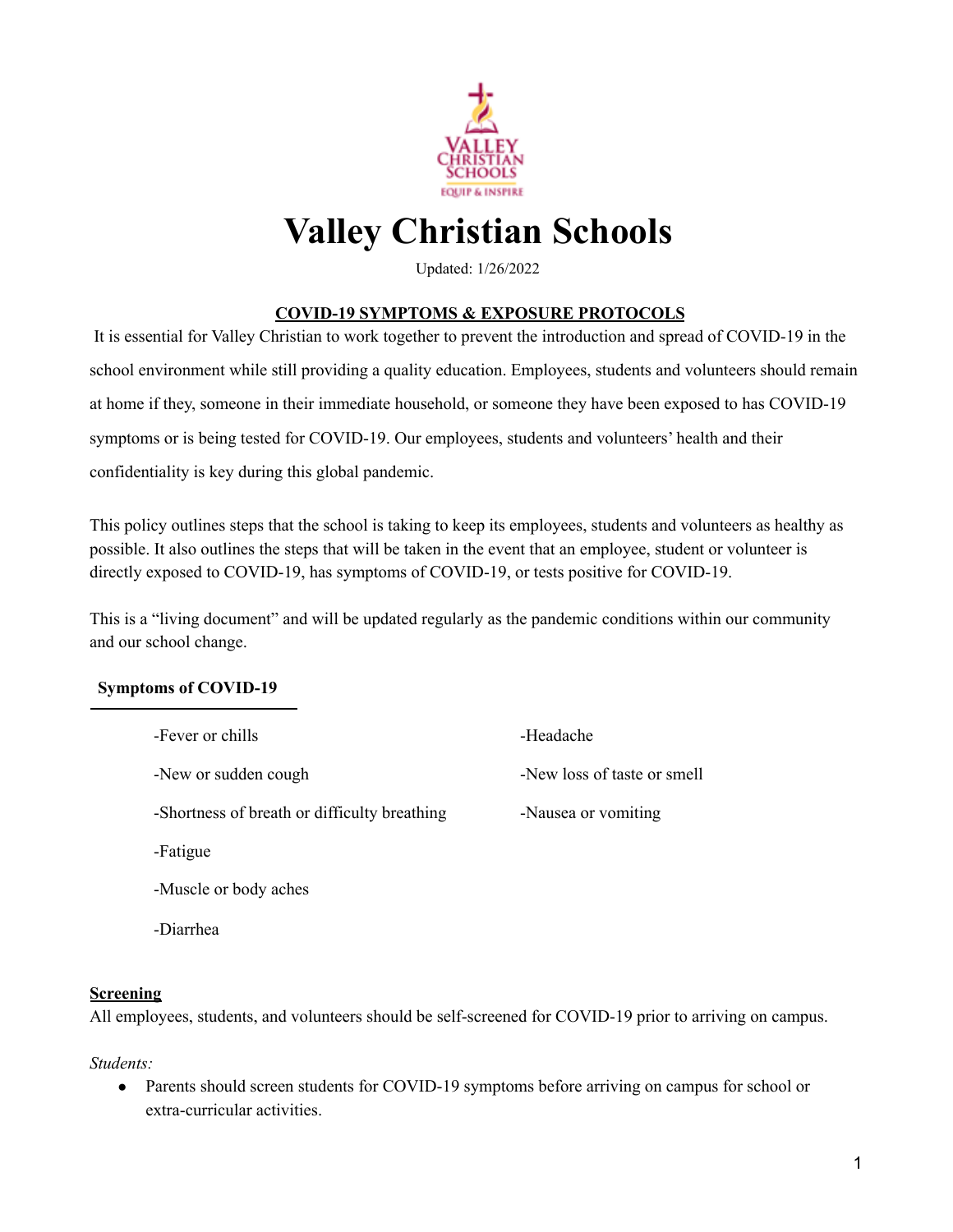- Parents should check their children to ensure they are fever-free and observe for symptoms as outlined above.
- Students should be kept at home if they have symptoms consistent with COVID-19 or if they have had close contact with a person diagnosed with or suspected to have COVID-19.
- Parents should notify the COVID-19 Coordinator at the student's campus if they are keeping their child at home due to potential or confirmed COVID-19 related illness.

# *Employees & Volunteers:*

- Employees and volunteers should self-screen for COVID-19 symptoms before arriving on campus.
- Employees and volunteers should ensure they are fever-free and observe themselves for COVID-19 symptoms as outlined above.
- Employees and volunteers should stay home if they have symptoms consistent with COVID-19 or if they have had close contact with a person diagnosed or suspected to have COVID-19.
- Employees and volunteers should notify their supervisor and human resources immediately if they are staying home due to potential or confirmed COVID-19 related illness.
- Employees and volunteers must have their temperature taken no later than 15 minutes after arriving on campus. They can have their temperature taken by their Administrator, the COVID-19 Coordinator or Human Resources.
- Employees and volunteers must then log their result by answering the Health Self-Check form online no later than 30 minutes after arrival on campus.
- The specific contents of all individual Health Self-Check forms will be shared with Human Resources only and strict confidentiality will be kept.
- The Health Self-Check form can be accessed on each campus
- This process must be repeated each day an employee or volunteer is on campus.

# **If an Employee, Student, or Volunteer Becomes Sick:**

If an employee, student, or volunteer becomes sick while off work or school please take the following steps:

- Please have the individual stay home and notify Human Resources or the COVID-19 Coordinator.
- In order to return to campus, you must be fever-free for 24 hours and/or meet the COVID-19 Return to Campus Guidelines.

If you become sick while at school please take the following steps:

- *Students:* Immediately report any illness symptoms to your Teacher or Coach.
- *Employees*: Immediately report any illness symptoms to your direct Administrator and HR.

If an employee, student, or volunteer is symptomatic while entering campus or during the school day the COVID-19 Coordinator should ensure they have put on the appropriate PPE:

- Then separate the employee, student, or volunteer from others right away, preferably isolated in an area through which others do not enter or pass;
- If more than one employee, student, or volunteer student is in an isolation area, ensure physical distancing;
	- Take and record the temperature;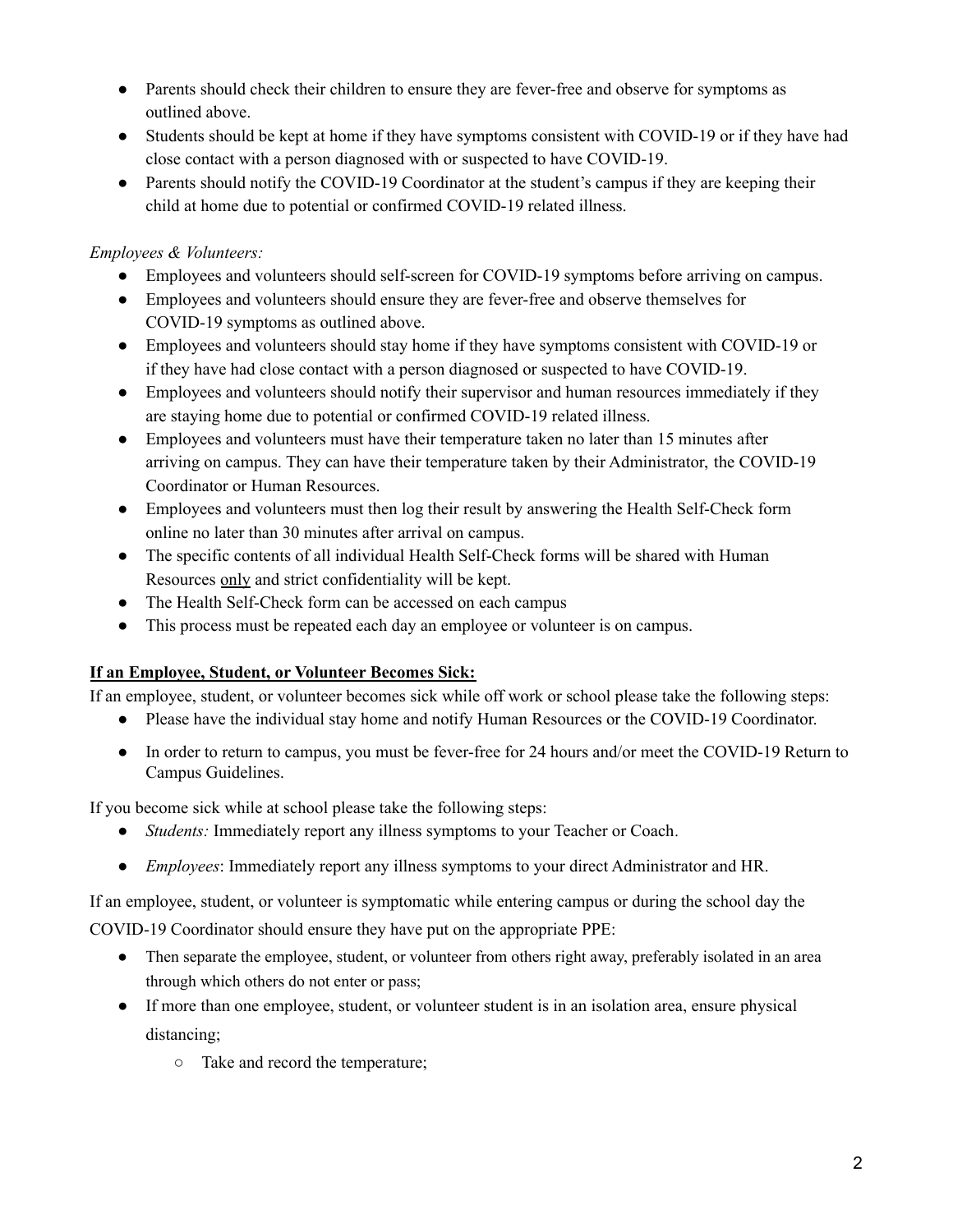- Require employees, students, and volunteers exhibiting symptoms to immediately wear a face covering while they wait, supervised, in the isolation area until they can be transported home by their parent/guardian or to a healthcare facility.
- Contact parent/guardian or emergency contact to pick up the sick student. Notify Human Resources if the sick individual is an employee.
- $\circ$  Parents/guardians or emergency contacts need to pick up sick children within 1 hour that they have been isolated in the health office;
- Clean and disinfect the area once the employee, student or volunteer has left following proper cleaning and disinfecting procedures.
- Remove and clean or throw away soiled PPE.

# **Notification Process:**

Responsible Parties

- **Teacher/Coach**: This group is responsible for notifying the COVID-19 Coordinator or Principal or Athletic Director & Human Resources;
- **Principal or Athletic Director***:* This group is responsible for notifying the COVID-19 Compliance Team or Human Resources and the Superintendent.
- Supervisor: If an employee calls in sick or appears ill, the supervisor may inquire as to whether they believe the illness to be COVID-19 related and/or whether they are exhibiting any symptoms of COVID-19. If the answer is yes to either of these questions the employee should be referred to the COVID-19 Coordinator for further support.
- **COVID-19 Compliance Team & Human Resources***:* This group is responsible for notifying the Superintendent, investigating the potential exposure, informing parents and/or co-workers, notifying the Property Manager to commence Exposure Cleaning Protocols.
- **Property Manager***:* This role will work with Human Resources or the COVID-19 Compliance Team and the Principal to determine what rooms/buildings need to be closed and for what period of time using the Exposure Cleaning Protocols**.** The local health department may also help the team to assess factors such as the likelihood of exposure to employees and students in the building, the number of cases in the community, and other factors that will determine room, building, or closure.
- **Superintendent or Human Resources***:* This group is responsible for notifying the LA County Department of Public Health and other agencies as required. Notification of the school community if needed will be made through the Superintendent's office.

# Protocol

- *Employee, student, or volunteer on campus tests positive*
	- All individuals that were in **close contact** (see terms/definitions) to the positive individual must remain off campus and may return to campus following the **Return to Campus Guidelines**.
	- $\circ$  All individuals that were in close contact with the positive individual may need to be off campus for up to ten (10) days. Assessment will be conducted and a determination made.
	- $\circ$  $\circ$  $\circ$  All individuals that were in close contact with the positive individual must follow the Monitoring Program when they return to campus.
	- Exposed individuals are informed. Parents are informed.
	- LA County Department of Public Health may be informed based on the situation.
	- Cleaning of area.
	- The positive individual may return to campus following the Return to Campus Guidelines.
	- Education is delivered for those off campus with grade-appropriate alternative means.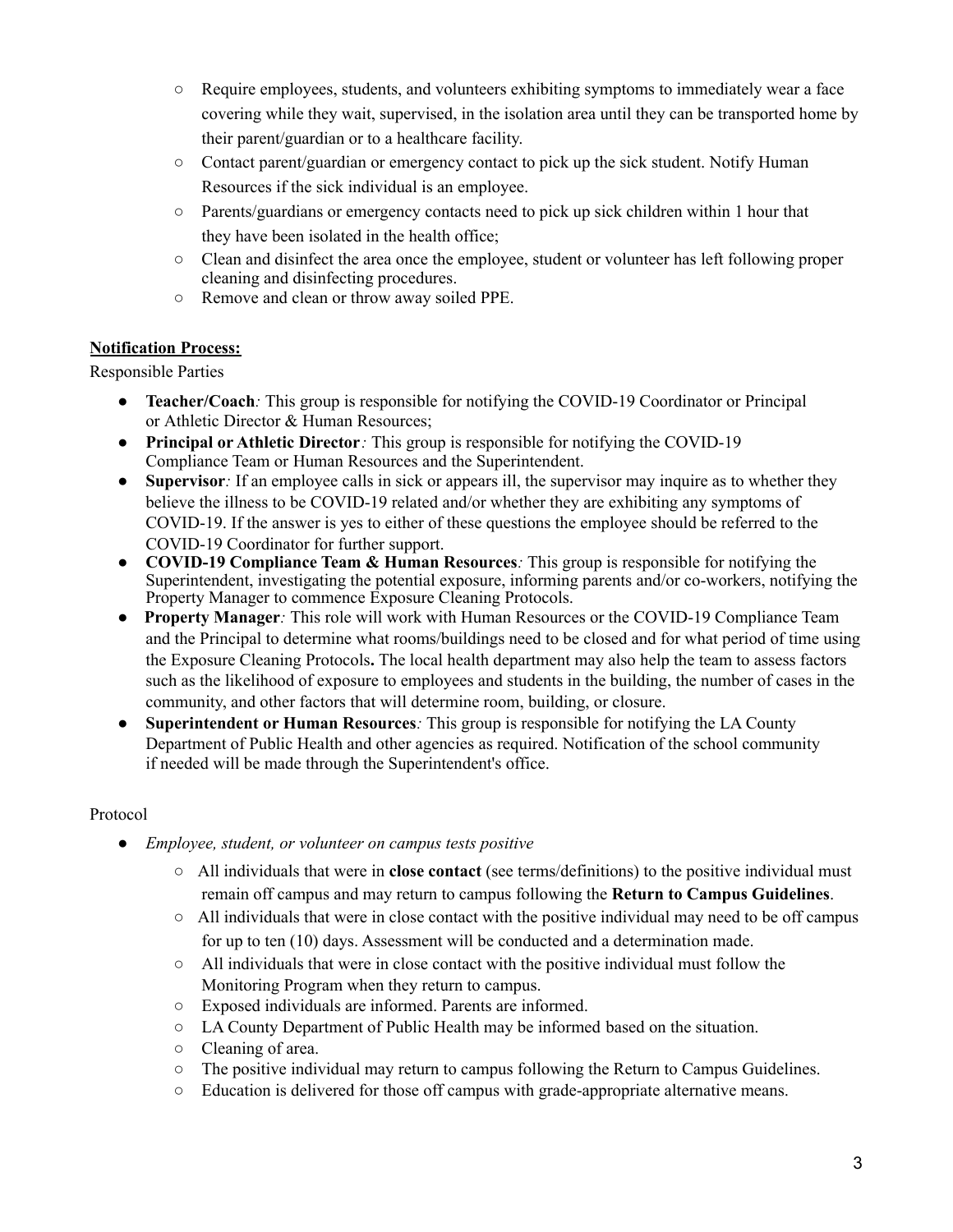- *Employee, student, or volunteer who lives in the same home as someone who has tested positive in that home (there has been no direct exposure with a positive individual on campus)*
	- Anyone living in the same home must remain off campus and may return to campus following the Return to Campus Guidelines.
	- Exposed individuals are informed. Parents are informed.
	- The positive individual may return to campus following the Return to Campus Guidelines.
	- Education is delivered for those off campus with grade-appropriate alternative means.

#### **Who Investigates the Potential Exposure?**

Human Resources and the COVID-19 Compliance Team are responsible for investigating each case of potential exposure on the school campuses. Human Resources and the COVID-19 Compliance Team will follow the procedures below unless otherwise instructed by the County Health Department.

#### **COVID-19 Coordinator**:

Marlaina Goldine

#### **COVID- 19 Compliance Team:**

High School- Faith Rietveld Middle School- Cheryl Chamberlin Elementary School- Karen Garcia Preschool- Sara Ramirez Human Resources- Tracie Jones

Ensuring confidentiality, Human Resources and the COVID-19 Compliance Team on each campus will ensure the following steps are taken:

- If an employee, student/parent or volunteer notifies the school of an illness, the COVID-19 Compliance Team or Human Resources may ask the person if they believe the illness to be COVID-19 related and/or whether the student is exhibiting any symptoms of COVID-19;
- Appropriate investigation is conducted using the Contact Form and the Return to Campus Guidelines to determine if removal from campus is warranted, when the employee, student, or volunteer is allowed to return and to identify where the employee, student or volunteer has been on campus and who they have interacted with;
- Leave of absence and paid time off will be reviewed by Human Resources with the employee;
- Notification protocols will be followed and other employees will be contacted by Human Resources;
- Notification protocols will be followed and the parents of other students potentially exposed will be contacted by the COVID-19 Coordinator;
- Human Resources will collect the documentation required to certify the need for time off for employees and COVID-19 Compliance Team will do the same for students;
- Human Resources will clear the employees and volunteers to return to work once the criteria is met;
- The COVID-19 Coordinator will clear students to return to school once the criteria is met.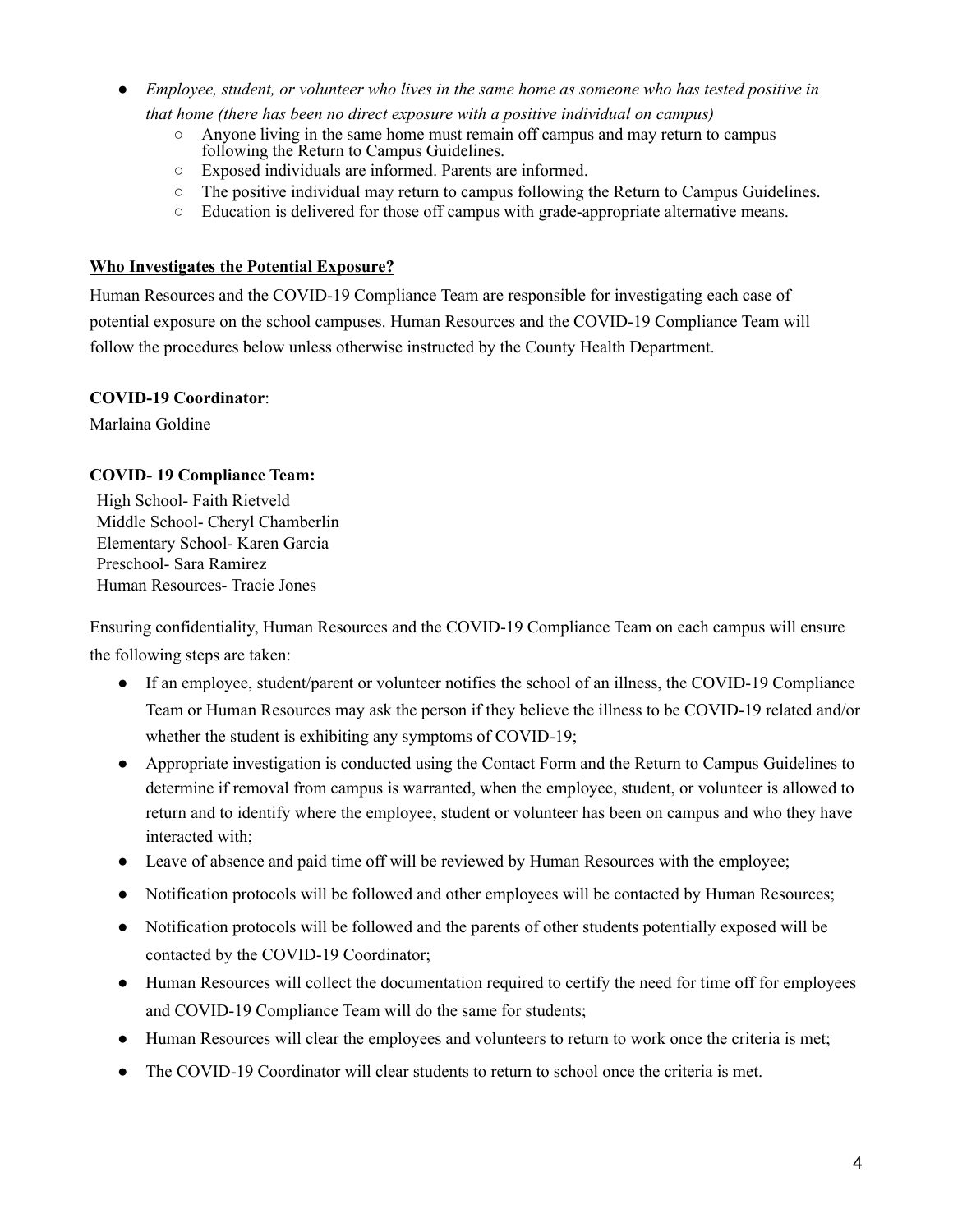#### **Monitoring Program**

Employees, Students, and volunteers that have been in close contact with someone who is positive for COVID-19 or has significant COVID-19 symptoms should ensure they follow these steps while on campus.

These steps can be discontinued 10 days after the last close contact date (given no symptoms have begun or positivity has been established).

- The employee, student or volunteer will:
	- Have their temperature taken upon arriving on campus.
	- Self- Monitor for symptoms.
	- Wear a face mask at all times except while eating or drinking.
	- Practice social distancing whenever possible.
	- Routinely clean the spaces they have been in while on campus.

#### **Cleaning Procedures**

#### *Cleaning & Disinfecting*

Reducing the risk of exposure to COVID-19 by cleaning and disinfection is an important part of reopening school spaces and keeping them open. This section describes both routine cleaning that happens daily, weekly and monthly and the cleaning of an area that has been affected by COVID-19.

#### *Routine Cleaning*

The cleaning of all rooms on campus is conducted regularly:

- They are cleaned with soap  $\&$  water first and then the high touch surfaces are disinfected;
- We use cleaning products that meet the EPA's list of disinfectant products that kill COVID-19;
- We do not typically apply disinfectants on items used by very young children, especially any items that children might put in their mouth;
- Items that should be disinfected regularly:
	- Doorknobs, light switches, countertops, handles, handrails, drinking fountains, toys, games, art supplies, instructional materials, playground equipment, toilets, faucets, microwave, bathrooms, coffeepot, sinks, desks, tables, chairs, keyboards, phones, headsets, copy machines, etc.
- We ensure trash is removed daily;
- We plan to do the thorough cleaning when children are not present and when possible during cleaning, we air out the space before children arrive

#### *Exposure Cleaning*

● Close off any area used by any sick person and do not use it before it has been cleaned and disinfected;

• If an area has been closed for 7 days or longer then only routine cleaning is needed. The virus does not live longer than 7 days on objects;

● To reduce the risk of exposure, wait 24 hours before cleaning and disinfecting. If it is not possible to wait 24 hours, wait as long as possible;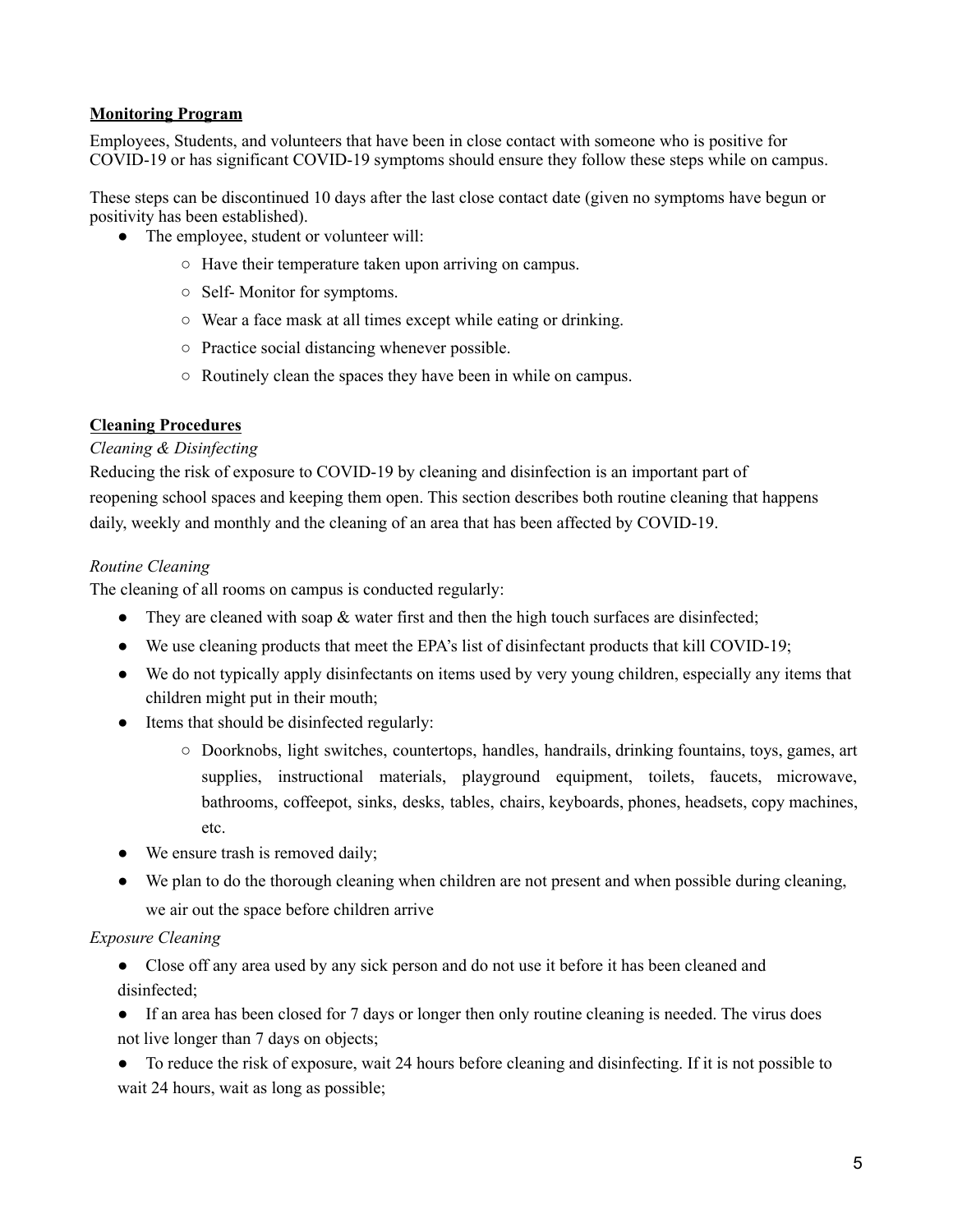- Ensure that ventilation systems and fans operate properly and increase circulation of outdoor air as much as possible by opening windows and doors. Do not open windows and doors if doing so poses a safety or health risk to children using the facility;
- Perform the Routine Cleaning procedures as listed above.

### **Guidance on School Closure**

Individual school closure is recommended based on the number of cases, the percentage of the teacher/students/staff that are positive for COVID-19, and following consultation with the Local Health Officer. Individual school closure may be appropriate when there are multiple cases in multiple cohorts at a school or when at least 5 percent of the total number of teachers/student/staff are cases within a 14-day period, depending on the size and physical layout of the school.

The Local Health Officer may also determine school closure is warranted for other reasons, including results from public health investigations or other local epidemiological data.

#### *If a school is closed for in-person learning, when may it reopen?*

Schools may typically reopen after 14 days and the following have occurred:

- Cleaning and disinfection
- Public health investigation
- Consultation with the local public health department

#### *What are the criteria for closing a school district?*

A superintendent should close a school district if 25% or more of schools in a district have closed due to COVID-19 within 14 days, and in consultation with the local public health department. If a school district is closed, when may it reopen? Districts may typically reopen after 14 days, in consultation with the local public health department.

#### **Preventative Measures**

All employees and students are strongly encouraged to implement the following behavioral practices, as

reasonable, to help reduce the likelihood the virus would be spread at school:

- Wash hands frequently with soap and water for at least 20 seconds;
- If hand washing is not available, sanitize with hand sanitizer;
- Employees should wear a cloth mask while interacting with students and in public spaces.
- Practice social distancing, avoid close contact with others especially if they are sick;
- Avoid touching eyes, nose, and mouth;
- Stay home when sick;
- Clean and disinfect frequently touched objects or surfaces;
- Wipe down public surfaces before and after you touch them;
- Leave doors open to prevent frequent touching;
- Open windows or increase air conditioning circulation;
- Refrain from shaking hands with others;
- Cover your cough or sneeze with a tissue, then throw it in the trash and wash your hands.

#### **Resources:**